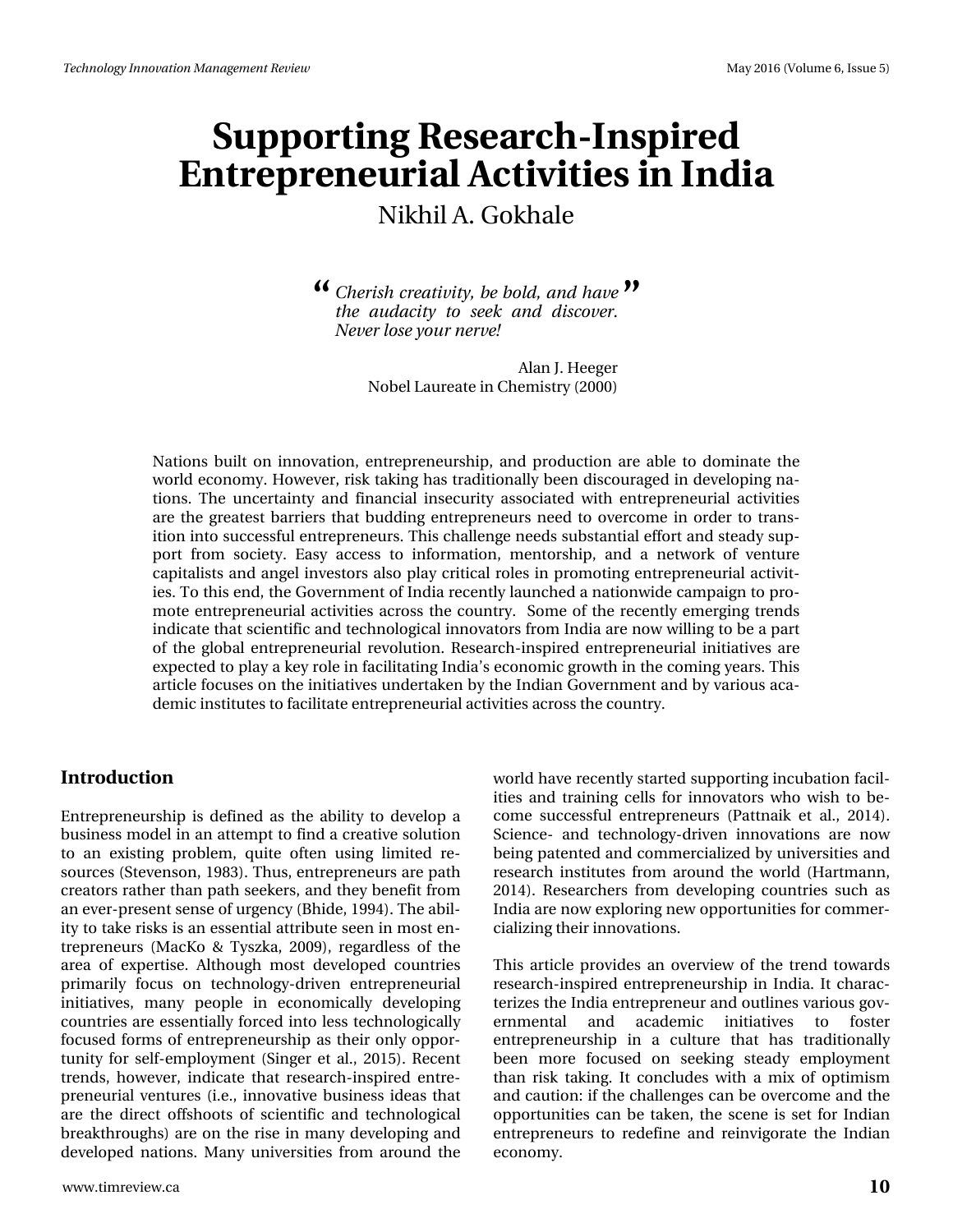# Vxssruwgi#Uhvhdufk0Lqvsluhg#Hqwuhsuhqhxuldo#Dfwlylwhv#q#Lqqld Qinkid 1011 th kddn

## Uhvhduf k OLg vs l uhg#Hg wins uhg hx uvk Is

Uhf hqw# dgydqf hv# lq# vf lhqf h# dqg# whf kqr  $\sigma$  j | # kdyh# rshqhq#xs#qhz#dyhqxhv#iru#wkh#frpphufldd}dwrq#ri# lqqr ydwyh#sur gxf w#dqg#vhuylf hv#Wkh#uhvhduf k#frp 0 p xqlw|#lv#lqfuhdvlqjd|#ehfrplqj#dzduh#ri#wkh#ehqhilw# ri#sdwhqw#surwhfwlrq/#dfhqvlqj/#dqg#lqqrydwlrq0gulyhq# hqwhsuhqhxuxkls#Lq#Lqqld/#exgqlqj#Lhvhdufkhuv#duh#q0 fuhdvigjoj#sxedvkigj#wkhlu#zrun#iq#uhsxwdeoh#mxuqdov# dqg#vhhnlqj#sdwhqw#surwhfwlrq#rqq|#lru#phdqlqjixo#dqg# frpp hufldool#yldeoh#lqqrydwirqv##xqglqj#djhqflhv#lq# Lagid#dqg#deurdg#duh#qrz#jlylqj#kljkhu#sulrulw|#wr#lq0 qrydwlrqv#wkdw#fdq#kdyh#d#gluhfw#lpsdfw#rq#wkh#ilhog/# hlwkhu#wkurxjk#kljk0lpsdfw#sxeolfdwlrqv#ru#wkurxjk# p dunhwdedn#sdwhqwr#Wkh#xowlp dwh#jrdc#lv#iru#uhvhdufk# df wlylwhv#wr#p dnh#dq#lp sdfw#rq#vrflhw|#'#dqg#qrw# vlp sq #f r qwdexwh#wr#wkh#ydvw#qxp ehu#ri#sdwhqw#dqg# sxedf dwr gy#d lgj #xggr wf hg#lg#wkh#hyhuOlgf uhdvlgj # gdwdedyh#i#oredd#qqrydwlrqv1#

Rq#d#uhodwhg#qrwh/#kljkoj#vnloohg#Lqgldq#vflhqwww#dqg# hqj lqhhuv#hgxfdwhg#lq#Qruwk#Dp hulfdq#dqg#Hxurshdq# xqlyhuvlwhv#duh#qfuhdvlqjq #uhwsuqlqj#wr#Lqgld#ehfdxvh# ri#d#vxgghq#qfuhdvh#q#wkh#ghpdqg#ru#vxfk#uhvhdufk0 huv#urp#ryhuqphqw/#dfdghplf/#dqg#qgxwwldd#oderudw0 r ulhv#vsuhdg#df ur vv#vkh#fr x q vul 1#P dq| #r i #vkh#vf lhqf h# dqg#whfkqrorj | #uhvhdufkhuv/#zkr#suhylrxvoj#suhihuuhg# w #uhp dlq#frqilqhg#lqvlgh#wkhlu#uhvhdufk#oderudwrulhv/# duh#qrz#dwhpswlqj#wr#frpphufldol}h#wkhlu#lqyhqwlrqv1# Holv #dff hw#w #qirup dwtrq/#kljkhu#Lqwhuqhw#vshhgv/#dqg# hiilflhqw#exvlqhw#qhwzrunlqj#+Kdele|#)#Fr|dn/#5343,# kdyh# qrz#p dgh#lw# srwledn#iru#hqwuhsuhqhxuvkls0 w.ssr.uwiqj#frppxqlwhv#wr#vsuhdg#dzduhqhvv#derxw# wkh#psruwdqfh#i#hqwuhsuhqhxuldo#yhqwxuhv1#Lqqldq#xql0 yhuviwhv#dqg#gdwlrqdd#qvwlwxwhv#kdyh#grz#wduwhg#qyhw0  $\lg$  # whp h#dqg# uhvr x uf hv# wr # p r whydwh# uhvhduf k huv# wr # wodg virup #wk hp vhoyhv#gwr#surplvlgi#ngwuhsuhghxuv#Dv# dq#h{dp soh/#UN#Xqlyhuvlw|#lq#Udmrw/#4lqgld/#rujdql}hg# dq#Lqwhuqdwlrqdo#Frqihuhqfh#rq#Uhvhdufk#)#Hqwuhsuhq0 hx uvk Is#q#Mdqxdu|#5349#HLFUH#5349#unx thatiq 2igvu2lf uh2,#wr# fundwh#d#sodwirup#ru#uhvhdufkhuv#wr#qwhudfw#zlwk#Lqgldq# dqg#Qr wk#Dp hulfdq#h{shuw#dqg#hqwuhsuhqhxuv1#Pdq|# glwligj xlvk hg#uhvhdufk huv#dqg#hqwuhsuhqhxuv#iurp#Lq0 gld#dqg#deurdg#dwhqghg#wklv#hyhqw#Fkhplwu|#Qreho# Odxuhdwh#Gu'#Dodg#M#Khhjhu#klp vhoi#d#whfkgrorj|#hqwuh0 suhqhxu #ghdyhuhg#d#uhfrughg#nh| qrwh#vshhfk#rq#wkh# lp sruwdqfh#ri#uhvhdufk0lqvsluhg#hqwuhsuhqhxuvkls1# Vip lodu#lqlwdwyhv#dqg#orqjhu0whup #surjudp v#duh#dovr# ehlqj#lqfuhdvlqjq#xqghuwdnhq#e|#ydulrxv#rwkhu#xql0 yhuvlwhv#dqg#qwwwxwhv#q#Lqgld/#h{dp sohv#ri#z klfk#zloo# eh#surylghg#q#wkh#vhfwlrq#wkdw#roorzv1#

## Wk h#g gldg#Hg wuhs uhg hx u

Wudglwtrqdool/#prw#Lqgldq#idplothv#kdyh#hqfrxudjhg# wkhlu#kloguhq#wr#wdnh#xs#mev#lq#wkh#jryhuqphqw#dfd0 ghp Id/#r u#lqgx wu | #Ulvn#vdnlqj #dqg#hqwuhsuhqhx uvkls# kdyh#prwo $\phi$ #ehhq#frqilqhg#wr#fhuwdlq#jhrjudsklfdo#uh0 jlrqv#ri#Lqqld1#Wkh#Lqqldq#vvdvh#ri#Jxndudv#lv#dsvo|#uh0 ihuuhg#wr#dv#wkh#odqg#i#hqwuhsuhqhxuvkls/#ehfdxvh#i#wkh# odujh#qxpehu#i#hqwuhsuhqhxuv#lw#kdv#surgxfhg/#lqfoxg0 lqj#d#odujh#qxpehu#ri#zrphq#hqwuhsuhqhxuv#AVkdvwul#)# Udr /#5347, #Ryhu#wk h#| hduv/#wk h#vvdvh#k dv#dovr #h{sr whg# wkrxvdggv#ri#hqwuhsuhqhxuv#wr#d#odujh#qxpehu#ri#frxq0 wulh v#durxgg#wkh#zruog1#Wkh#prw#srsxodu#hqwuh suhqhxul0 do#lqqrydwrw#lq#Lqgld#lqfoxgh#Qdud|dqd#Pxuwk|/#wkh# ir xqghu#ri#Lqirv|v#+lqirv|v1frp,/#Nludq#Pd}xpgdu0Wkdz/# wkh#rxqghu#ri#Elrfrq#Helrfrqfrp,/#dqg#wkh#fr0irxqghuv# ri#dsnduw#idsnduwfrp,/#Elqq|#Edqvdo#dqg#Vdfklq#Edqvdo1# Doo#ri#wkhp#kdg#wkh#uljkw#whfkqlfdo#edfnjurxqg#wr# odxqfk#wkhlu#frpsdqlhv1#Vhyhudo#rwkhu#whfkqrorj|0 edvhg# r p sdqlhv#q# qgld#z huh # r x qghg#e| #s hr sdn#z k r # glg#qrw#kdyh#ghhs#whfkqlfdd#h{shuwlvh#q#wkh#uhodwhg#vxe0 rhf w# duhd# Yduds udvdg# Uhgg| \*v# Vkdqwkd# Elr whf kqlf v# +wkdqwkdelrwhik firp, /#qrz#rzqhg#e|#Vdqril#+luhz#hw#do1/# 533: ,/#vhuyhv#dv#dq#h{dpsdn#ri#d#vpdoc#Lqgldq#uhvhdufk# wduws#wkdw#rewdlqhg#joredo#uhfrjqlwlrq/#diwhu#fhuwdlq# lqlwdd#wuxjjoww#Vkdqwkd#Elrwhfkqlfv#woduwhg#dv#d#uh0 vhduf k#r x wilw#lq#wkh#Rvp dqld#X qlyhuvlw|#f dp s x v#dqg# z dv#vxevht xhqwo|#deoh#wr#frpphufldol}h#Lqgld\*v#iluvw# or z 0f r w# + uhf r p elgdgw0GQD0edvhg,# K hs dwww0E# ydf 0 flqh#Fkdnpd#w#dol/#5344,1#

Wikh#whfkqlfdoot#frpshwhqw#Lqgldq#hqwuhsuhqhxu#lv#lq0 fuhdvigjoj#uhfhlylgj#vxssruw#iurp#vwduwxs#lqfxedwruw# vsuhdg#dfurw#nkth#frxqwu|1#H{dpsohv#qfoxgh=#

- 4#Wkh#Fhqwuh#iru#Lqqrydwlrq/#Lqfxedwlrq/#dqg#Hqwuh0 suhghx wkls#+FLLH#fllhfr,#dw#wkh#Lqgldg#LqwWwxwh#ri# P dqdj hp hqw#q#Dkp hgdedg# r unv#q# or vh# r onder ud0 whrq #z lwk#qgxwwq#dqg#z lwk#wkh#Lqgldq#Jryhuqphqw\*v# Ghsduwp hqw#ri#Vflhqfh#)#Vhfkqrorj|#HGVV##gwnjry1q,# wr#dfwlyhol#fdwdol}h#wkh#udslg#frpphufldol}dwlrq#ri# exvlqhvv#ghdv#
- 51# With #Lqgldq#Lq www.wh #i# Whfk qrorj | #Erped | Sr# Vrflhw| # iru#Lqqrydwlrq#)#Hqwuhsuhqhxuukls#+VLQH:#Mqhllwe1ruj,# surylghv#vxssruw#wr#whfkqrorj|0edvhg#lqqrydwlrqv1# Vsuhdg#ryhu#dq#duhd#ri#43/333#vt xduh#ihhw#MQH#kdv# dovr#uhfhlyhg#vxssruw#urp#wkh#GWW#
- 644Yhq wx uh#Fhq whu#+yhq wx uhfhq whu fr 1g, /#d#lq lwldwly h#r i #wk h# Fr x qf lo#ir u#Vf lhq wilf #) #Lq g x vwd do#Uhvhduf k #+FVLU #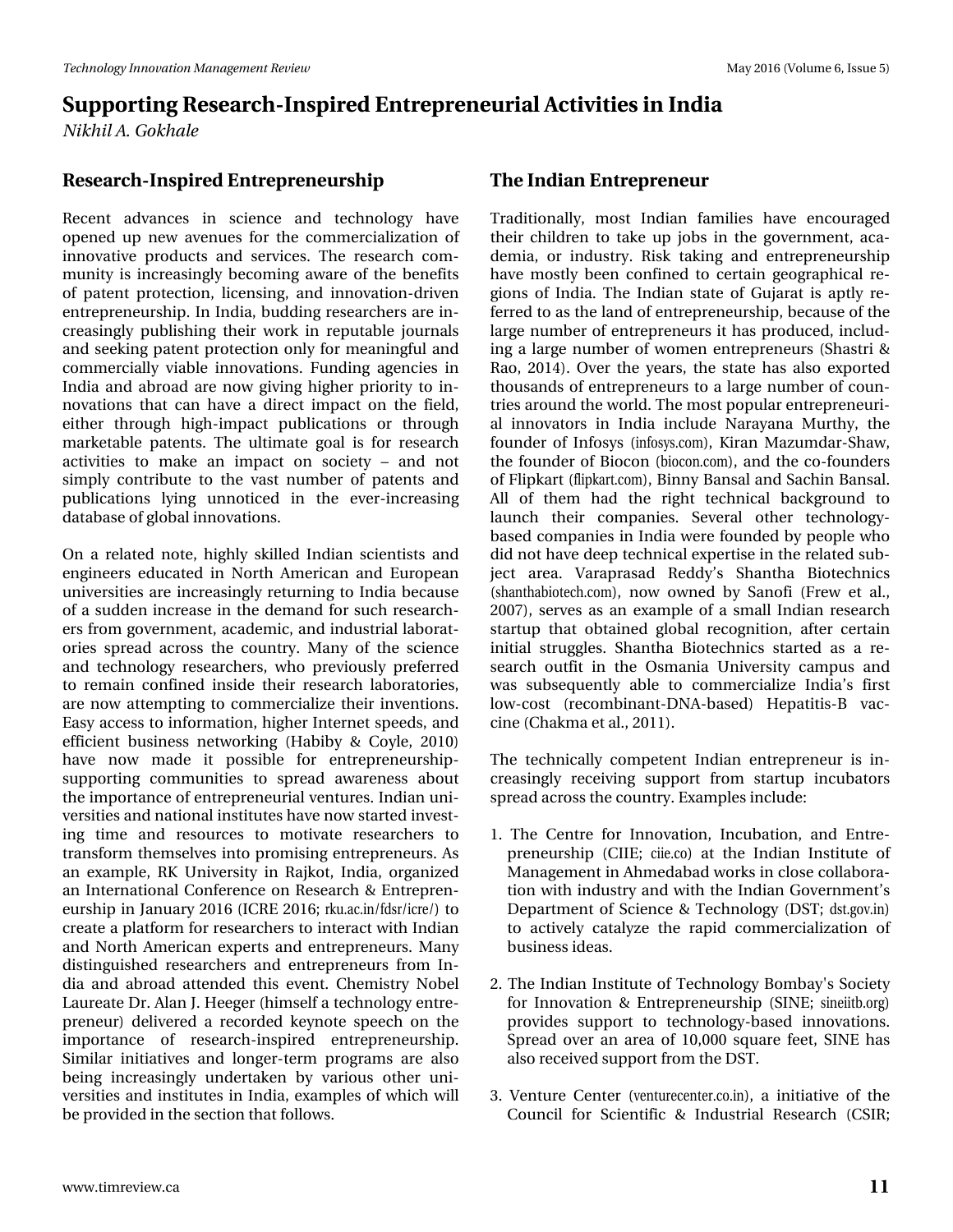# Vxssruwgi#Uhvhdufk0Lqvsluhg#Hqwuhsuhqhxuldo#Dfwlylwhv#q#Lqqld QinkidD<sup>#</sup>Utrnkddn

fvluthv1g,/#suhgrplgdqvool#trfxvhv#rg#wkh#frpphufldo0 I dw'r g#ri#whf kgrorj lhv#uhodwhg#wr#p dwhuldo#vflhgfh/# f khp If do #v| qwkhvlv/#elr p hglf do #uhvhduf k/#dqg#f khp 0 If do#hqj Iqhhulqj #Wkh#Yhqwxuh#Fhqwhu#uhfhlyhv#vxs0 sruw#iurp#wkh#Qdwlrqdo#Vflhqfh#)#Whfkqrorj|# Hawhsuhahxuvkis# Ghyhorsphaw# Erdug# +QWVHGE:# qwhgeffrp, /#d#erg|#xqfwlrqlqj#xqghu#wkh#dhjlv#ti#wkh# GW<sub>#</sub>

- 71#LLW#Nkdudjsxu\*v#Vflhqfh#)#Whfkqrorj|#Hqwuhsuhqhxu0 vkls#Sdun#AWHS:#whs0lwtuj,#surylghv#vxssruw#wr#qhz# yhqwx uhv#gx ulqj#wk hlu#qlwldo# urz wk#sk dvh1
- 8 #LIP #Edqjdoruh\*v#Qdgdvkxu#V#Udjkdydq#Fhqvhu#iru#Hq0 whsuhqhxuldo#Chduqlqi#+QVUFHO#qvufhoruj,#riihuv# wudiqiqj#wr#surplvlqj#hqwuhsuhqhxuv1#
- 9#Wkh#Lqwhuqdwlrqdo#Fhqwuh#iru#Hqwuhsuhqhxuvkls#)# Whikaroril#HFuhdwh:#fuhdwhtuj1g,#lq#Jxroludw#surylghv# lqfxedwirq#dqg#jxlghv#hqwuhsuhqhxuv#wkurxjk#phqw0 ruvkls/#zrunvkrsv/#dqg#vhplqduv#irfxvhg#rq#exlog0 lqj#wkh#hqwuhsuhqhxuldo#vslulw#dqg#hqdeolqj#wkh# jurz wk#i#h{lvwl/qj#fpsdqlhv1
- : 14AVkh#Lqgldq#Dqjhc#Qhvzrun#+lqgldqdqjhoqhvzrunfrp,#lv#d# qhwzrun#ri#dqjho#lqyhwwruw#wkdw#surylgh#ixqglqj/# p hqwr ulqj /#dqg#p dunhw#dffhw#wr#hduq 0 wdj h#yhq0 ww.uhv1
- ; 14Nkrvod#Yhqwxuhv#+mkrvodyhqwxuhvfrp,#surylghv#llqdqfldo# edfniqj#iru#vroxwlrqv#wr#odujh#sureohpv#wkdw#duh# dp hqdedn#wr#whfkqrorj|#vroxwlrqv1#

Ehvighv#wkh#h{dp sohv#olvwhg#deryh/#d#odujh#qxp ehu#ri# r wkhu#wduwxs#lqfxedwruv#kdyh#douhdg|#ehhq#vhw#xs#ru# duh#xuuhqvoo|#ehlqj#vhv#xs#dfurvv#Lqgld#dqg#wkh#qxpehu# lv#h{shfwhg#wr#ulvh#vwhdglo|#lq#wkh#qh{w#whq#wr#iliwhhq# 

#### Jryhugphqw#glwdwlyhv#ru#ggldg Ha wuhs uha hx uv

Xqghu#wkh#bndghuvkls#i#Sulph#Plqlwhu#Qduhqgud#Prgl/# wkh#Jryhuqphqw#i#Lqgld#kdv#Lhfhqwo|#xodxqfkhg#vhyhudo# vf khp hv#r u#dfldvodlgj#wkh#hvvodedvkp hqv#ri#hqvuhsuhq0 hx uldo#yhq ws uhv#df ur w#Lqqld #Wk h# <P dnh#lq#LqqldT # #pdnhlqlqgldfrp,#qlwldwlyh#dlpv#wr#exlog#dq#hqylurqphqw# wk dw#lv#idyr x udedn#wr#lqyhqwr uv/#hqwuhs uhqhx uv/#lq0 yhwr w/#dqg#p dqxidfwr uhw #Wkh#qlwdwyh#p dnhv#w#vlj 0 glilf davo) #hdvlhu#iru#surgxfw#pdgxidfwxuhuv#wr#revolla# lggx wuldd#df hgyhv/#dgg#vkh#r yhudoo#sur f hw#kdv#ehhq# wundp dighatter # dvhutter #wk http://thingv.tt/integration.com/ wsulogi#qgxwu|#Wkh#jryhuqphqw#dovr#kdv#sodqv#wr#exlog#

%/o duw#lwhv%#q#Lqqld\$v#qqxwuddo#ruulgruv#Ehvlghv#hq0 fr x udj lqj # r uhlj q#gluhfw#qyhvvp hqw#wk h# r yhuqp hqw#v# dovr#nhhslqj#ixqgv#dvlgh#iru#lqiudvwuxfwxuh#ghyhors0 p hqwl

Wikh#Ghsduwp hqw#ri#Hohfwurqlfv#dqg#Lairupdwtrq#Whfk0 gr σ i | \*v#Ghlw \*v,#Whfkgr σ i | #Lgfxedwrg#dgg#Ghyhσs0 p hqw#ri#Hqwuhsuhqhxuvkls# $-WL$ GH $#$ wlq|xuofrp2}iezj76,# surjudp#v#hw#dqrwkhu#h{dpsoh#i#krz#wkh#jryhuqphqw# lv#wullqj#wr#surylgh#vxssruw#wr#qhz#whfkqrorj|#exvlqhvv# lqf xedwr w#dqg#whfkqrorj | 0gulyhq#hqwuhsuhqhx wkls# X gghu#wk h#ANLGH#vf k hp h/#Ghlw\ #lv#idflowdwlgj#surgxfw0 r uhqwhg#lqqrydwlrq/#dwwhpswlqj#wr#eulgjh#wkh#jds# ehwz hhq#uhvhduf k#dqg#frpphufldd}dwirq/#surylglqj# wollgigi#wr#exggigi#hqwuhsuhqhxuv/#surprwlgi#wkh#iq0 yr gyhp hqw#r i#uhvhduf k#idf xow #lq#wwduwxs#exvlqhwhv/# dqg#uhlqiruflqj#wkh#Jqndjhv#ehwzhhq#dfdghpld#dqg#q0 gx wul t#Wk h#WLGH# hqwuhv#k dyh#dovr#ehhq#hp srzhuhg#wr# riihu#lqdqfldd#dwlwdqfh#ru#qfxedwlrq#dqg#qiudwuxf0 wx uh#p sur yhp hqw1#

Lq# Mdqxdu # 5349/# Sulp h# Plqlwhu# Prgl# riilfldool # odxqfkhg#wkh#A/voluwxs#Lqgld#+woluwslqgld1ry1q,#fdpsdljq1# Wikh#prw#surplqhqw#kljkoljkw#ri#wklv#sur0hqwuhsuhq0 hxuvkls#dpsdljq#qfoxgh#vlpsdilhg#n0uhjlvwudwtq/#vhoi0 f huwlifdwr g/# uhgxf hg#sdwhqw#dssolfdwr g#ihhv/#idw0 wudfnhg#sdwhqw#dssdfdwlrqv#iru#qhz#Lqgld#woduwxsv/#dq# hdv|#h{lw#srolf|/#ilqdqfldc#vxssruw#4qfrph#wd{#uhod{d0 whr q#ir u#wkh#lluw#wkuhh#hduv/#vshfldo#ehqhilw#ir u#hp doh# dssolfdqw/#dqg#shgdjrjlfdd#vxssruw#iru#vwxghqwr#Wkh# Wordunxs#Lagid#fdpsdljq#dovr#sxw#vshfldo#hpskdvlv#rq# lggr ydwr g0gulyhg#hgw.hsuhghxuldd#yhgw.uhv1#Nkh#fdp 0 sdljq#zloo#dovr#ujdql}h#wduws#hwlydov#wr#wkrzfdvh#Lq0 gld\*v#uhvhdufk0qvsluhg#hqwuhsuhqhxulda#lqlwdwyhv#dqg# w #frgghfw#hqwuhsuhghxuldo#lggrydwrw#zlwk#phqwrw/# whf kqr or j | #qf xedwr w/#dqg#lqyhwr w #Uhvhduf k #sdunv/# wduws#fhqwhv/#dqg#whfkqroril#exvlqhvv#lqfxedwruv# z loo#eh#vhw#x s#dfurvv#wk h#frx qwu|#dw#suhplhu#lqvwlwx whv # Vwsghqw#qqrydwruw#zloo#eh#ehqhilw#urp#d#sodwirup#wr# vkrz f dvh#wk hlu#z r un#lq#r ughu#wr#vhf x uh#dght x dwh#lxqg0 lgi #ru#khlu#qwuhsuhqhxuldo#qqrydwlrq#

Lq#xppdu /#wkh#Lqgldq#Jryhuqphqw#v#hqwkxvldvwlfdool# w.ssruwiqj#vflhqfh0#dqg#whfkqrorj|0gulyhq#hqwuhsuhq0 hxuldo#qlwdwyhv#dqg#pdnlqj#lw#hdvlhu#iru#exgglqj#uh0 vhduf khw# wr# wudqvirup # wkhp vhoyhv# lqwr# vxffhvvixo# 

## $F$ r qf  $\alpha$  vlr q

With # widelwir gdool # me0vhhnlgi # Lggldg# uhvhduf k # f r p 0 pxqlw|#v#udslgo|#ghyhorslgj#surirxgg#gwhuhvw#g#frp0 p hufldd}lqj#wkhlu#whfkqrorj|0gulyhq#lqqrydwlrqv\*#Wkh#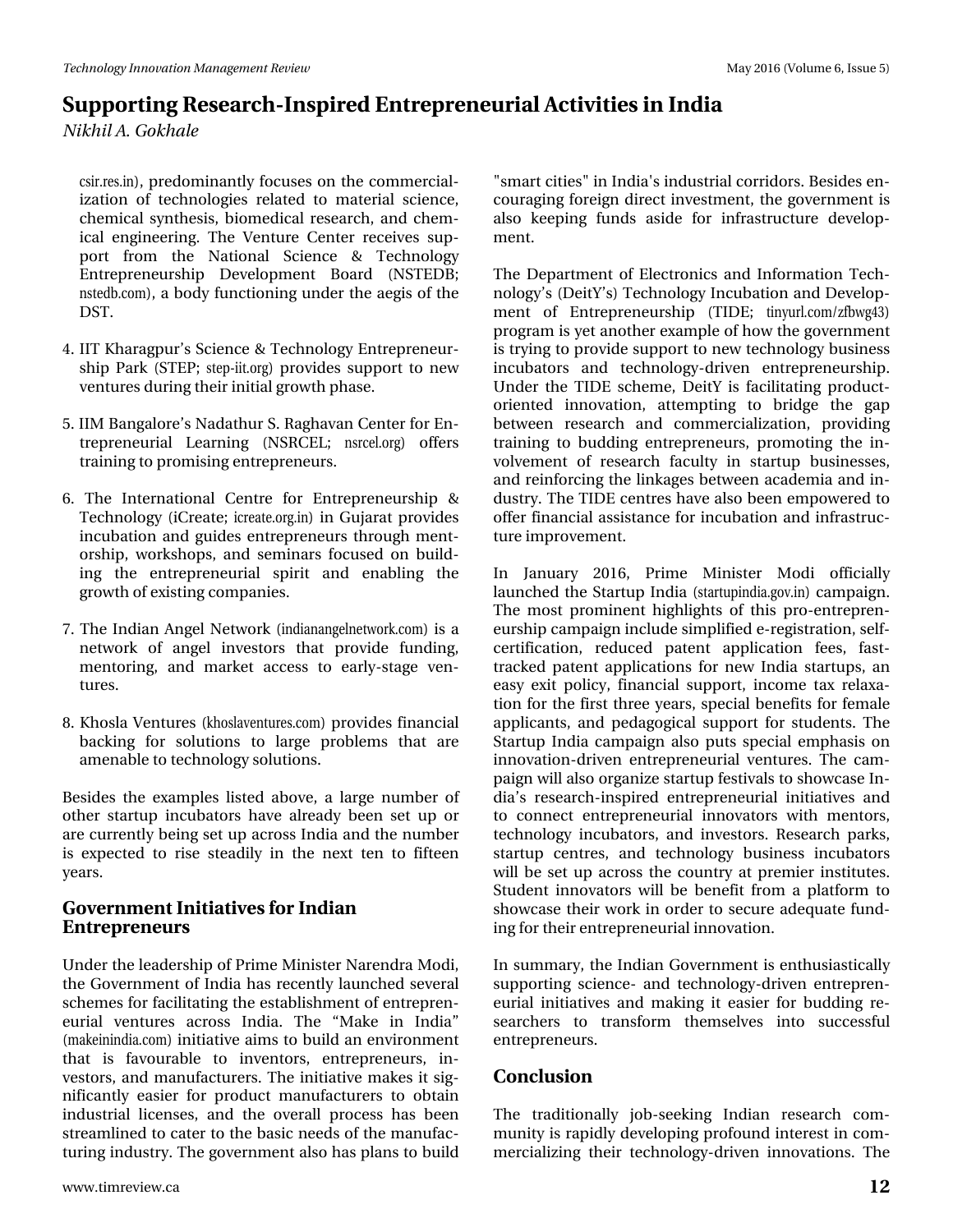## **Supporting Research-Inspired Entrepreneurial Activities in India**

*Nikhil A. Gokhale*

Indian Government is also investing significant resources into supporting entrepreneurship and is putting special emphasis on promoting research-inspired entrepreneurial initiatives. Indian and multinational companies have started showing great enthusiasm in supporting the Indian government's policies that would help India attain a more visible position on the global entrepreneurial map. The "Make in India" and "Startup India" programs have clearly outlined a detailed roadmap that would encourage researchers to turn their innovations into successful businesses.

Entrepreneurial innovators are now receiving the much-needed support required for overcoming the initial hesitation, uncertainty, and financial risks associated with startup ventures. A large cross-section of the Indian society has now started giving social recognition to budding technology entrepreneurs. Although the overall environment seems conducive to entrepreneurship, it remains to be seen whether the Indian innovators will try to make the most of every opportunity. India's budding scientists and engineers now need to focus their attention on originality and stay away from derivative work. India's innovators need to show a sense of urgency when it comes to launching scienceand technology-driven entrepreneurial ventures. Merely proposing ground-breaking ideas is not enough.

On the positive side, several highly skilled researchers are returning to India to take up research positions in government, academic, and industrial laboratories. This rapid influx of highly skilled scientists and engineers is expected to give a boost to innovation (and possibly to entrepreneurship in the long run). Renowned universities and national institutes of repute spread across India are now establishing incubators to facilitate technology-driven startups. The Indian Government is also taking drastic measures to support research-inspired entrepreneurial initiatives. India is undergoing a dramatic transition and Indian innovators are attempting to catch up with the global leaders in the entrepreneurial sector by making use of their scientific and engineering skills. If the current trend continues, then the Indian economy is expected to reap the benefits of science- and technology-driven entrepreneurial initiatives in the coming years.

#### **About the Author**

**Nikhil A. Gokhale** is Associate Director of the Faculty of Doctoral Studies & Research at RK University in Rajkot, India. He obtained his Master's degree from the University of Pune, India, and moved to the United States to pursue his PhD in Chemistry (Biochemistry) at the University of Illinois at Chicago. He then joined the U.S. National Institutes of Health (NIH) as a Visiting Fellow to study the inositol phosphate-/pyrophosphate-based inhibition of proteins involved in cancer and inflammation. After conducting biomedical research at the NIH and at the University of Massachusetts Medical School, Dr. Gokhale returned to the University of Illinois at Chicago as a Visiting Research Assistant Professor. His research interests have focused on the field of biochemistry and signal transduction.

#### **References**

- Bhide, A. 1994. How Entrepreneurs Craft Strategies that Work. Harvard Business Review, 72(2): 150–161.
- Chakma, J., Masum, H., Perampaladas, K., Heys, J., & Singer, P. A. Indian Vaccine Innovation: The Case of Shantha Biotechnics. Globalization and Health, 7(9). http://dx.doi.org/10.1186/1744-8603-7-9
- Frew, S. E., Rezaie, R., Sammut, S. M., Ray, M., Daar, A. S., & Singer, P. A. India's Health Biotech Sector at a Crossroads. Nature Biotechnology, 25(4): 403–417. http://dx.doi.org/10.1038/nbt0407-403
- Habiby, A. S., & Coyle, D. M. 2010. The High-Intensity Entrepreneur. Harvard Business Review, 88(9): 74–78.
- Hartmann, D. 2014. Turning Technology into Business Using University Patents. Technology Innovation Management Review, 4(12): 37–43. http://timreview.ca/article/856
- MacKo, A., & Tyszka, T. 2009. Entrepreneurship and Risk Taking. Applied Psychology, 58(3): 469–487. http://dx.doi.org/10.1111/j.1464-0597.2009.00402.x
- Pattnaik, P. N., & Pandey, S. C. 2014. University Spinoffs: What, Why, and How? Technology Innovation Management Review, 4(12): 44–50. http://timreview.ca/article/857